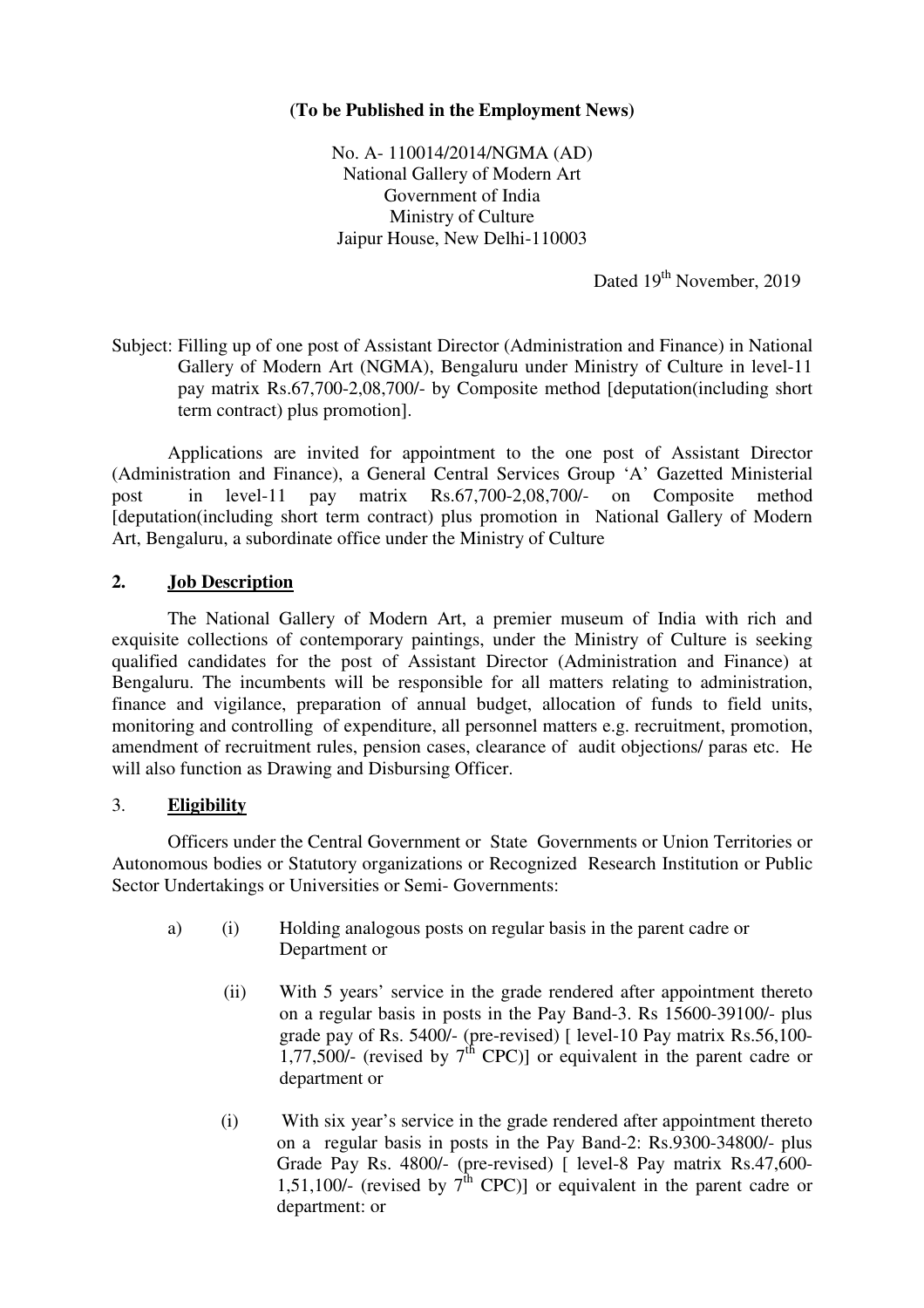- (ii) with seven year's service in the grade rendered after appointment thereto on a regular basis in posts in the Pay Band-2: Rs.9300-34800/ plus Grade Pay Rs. 4600/- (pre-revised) [level -7 Pay matrix Rs.44,900-1,42,400/- (revised by  $7<sup>th</sup>$  CPC) ] or equivalent in the parent cadre or department: and
- b) (i) Possessing the following educational qualifications and experience:-

## **Essential**

- (i) A Bachelor degree from a recognized university.
- (ii) Minimum five years of experience of having dealt with all matters relating to administrative, establishment and finance function.

#### **Desirable**

Master of Commerce or Master of Arts (Economics) or Master of Business Administration or Master of Business Economics or Master of Public Administration or Cost or Chartered Accountant.

- **Note: 1:-** The officer in feeder grade must have undergone at least two weeks training on Establishment and Finance matter in Institute of Secretariat Training and Management or similar other training institute.
- **Note: 2:-** The departmental Administrative Officer in the pay band  $-2$ : Rs.9300-34800/plus Grade Pay of Rs. 4600/-(pre-revised) [ level -7 Pay matrix Rs.44,900- 1,42,900/- (revised by  $7<sup>th</sup>$  CPC)] with seven years regular service in the grade will also be considered along with outsiders and in case he or she is selected for appointment to the post the same shall be deemed to have been filled by promotion.

 [Period of Deputation (including short term contract) including period of deputation (including short term contract) in another ex-cadre post held immediately preceding this appointment in the same or some other organization or department of the Central Government shall ordinarily not exceed 4 years. Maximum age limit for appointment on deputation (including short term contract) shall not exceed fifty six years as on the closing date for receipt of applications.]

Note :- 3: For the purpose of appointment on deputation basis, the service rendered on a regular basis by an officer prior to the  $1<sup>st</sup>$  January-2016 /the date from which the revised pay structure based on the  $7<sup>th</sup>$  Central Pay Commission has been extended, shall be deemed to be service rendered in the corresponding Grade Pay or Pay Scale extended based on the recommendations of the Pay Commission except where there has been merger of more than one pre-revised scale of pay into one grade with a common Grade Pay or Pay Scale and where this benefit will extend only for the post for which that Grade Pay or Pay Scale is the normal replacement grade without any upgradation.

4. Application, in duplicate, in the prescribed proforma placed below (Annexure-I) and complete up-to-date ACR dossiers of the Officers (last five years) who can be spared in the event of their selection alongwith vigilance clearance, integrity certificate, cadre clearance, major/minor penalty statement for the last ten years should reach the undersigned through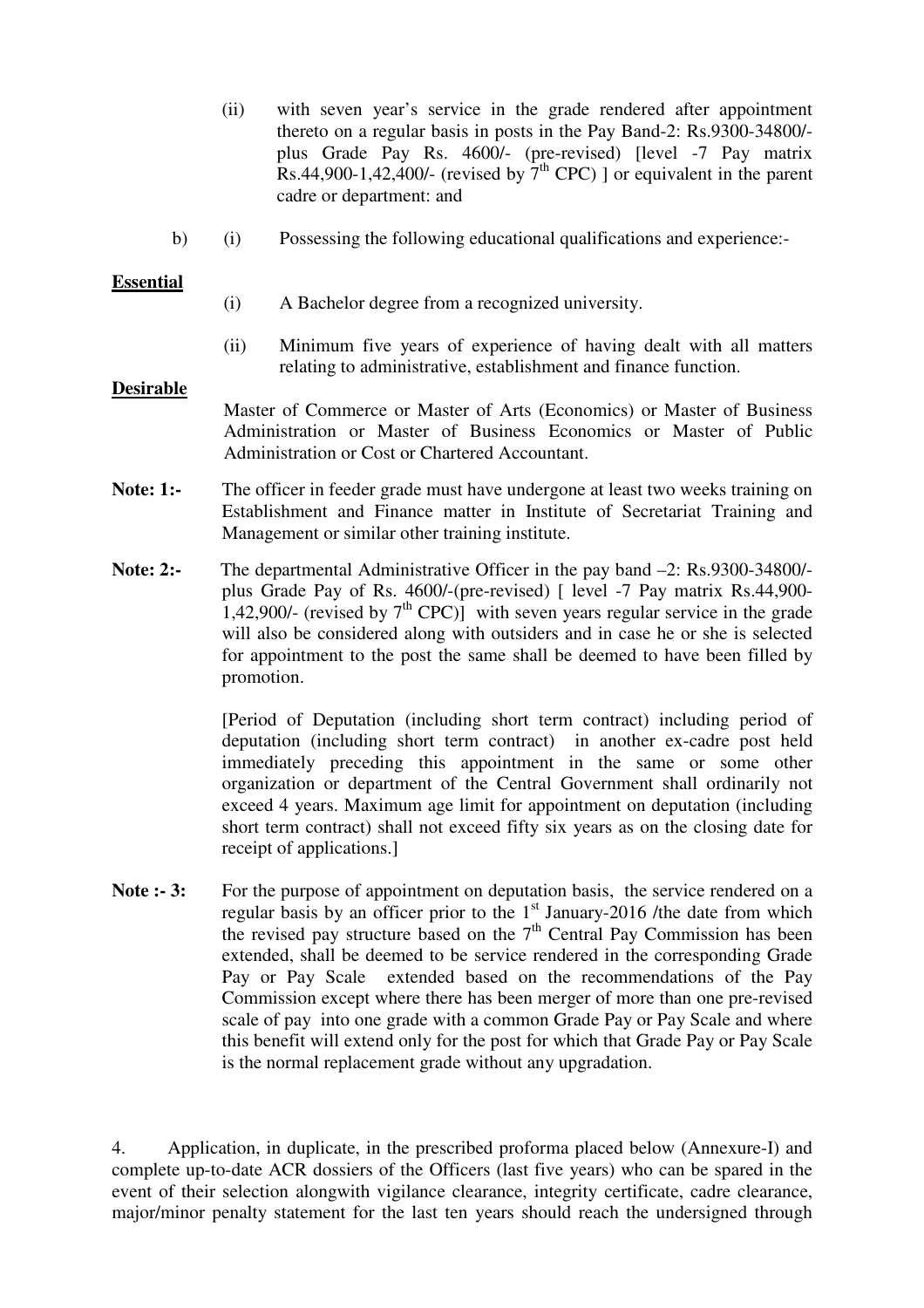proper channel within a period of 60 days from the date of publication of the advertisement in the Employment News. Applications received after the last date or otherwise found incomplete will not be considered and stand rejected.

> (Ritu Sharma) **Director** Tel. No. 23386111

Note: The details regarding eligibility conditions, educational qualifications and experience, application form etc. are also available on the website of the Ministry at **www.indiaculture.gov.in** and NGMA website **www.ngmaindia.gov.in**

Copy to :-

- 1. All Ministries/Department of Govt. of India for further circulation of the vacancy among all the Attached / Subordinate Offices / Autonomous Bodies / Public Sector Undertakings / Universities / Recognized Research Institutions / Semi-Government / Statutory Organizations under their control.
- 2. Chief Secretaries of all States/Union Territories.
- 3. Administrative Officer, National Gallery of Modern Art, Jaipur House, New Delhi for displaying it on the notice board of the Gallery and for uploading it on the NGMA's website.
- 4. The Director General, Doordarshan, Doordarshan Bhawan, Copernicus Marg, New Delhi-110001 with the request to telecast the vacancy in their Bulletins / News on Employment.
- 5. Director General, Akashwani (AIR) Akashwani Bhawan, Sansad Marg, New Delhi for dissemination in their Bulletins / News on Employment.
- 6. The Director General (Resettlement Division), Ministry of Defence, West Block-IV, Wing-I, R.K. Puram New Delhi for wide publicity among eligible officers.
- 7. All Attached/Subordinate Offices/Autonomous Organizations under the Ministry of Culture.
- 8. National Gallery of Modern Art, Mumbai for uploading on the website.
- 9. National Gallery of Modern Art, Bengaluru for uploading on the website.
- 10. Registrars of all Universities.
- 11. Director, Employment News, West Block, R.K. Puram, New Delhi 110066.
- 12. All autonomous/attached/subordinate Offices under Ministry of Culture.
- 13. NIC Cell, Ministry of Culture for uploading the notice on Ministry of Culture's website.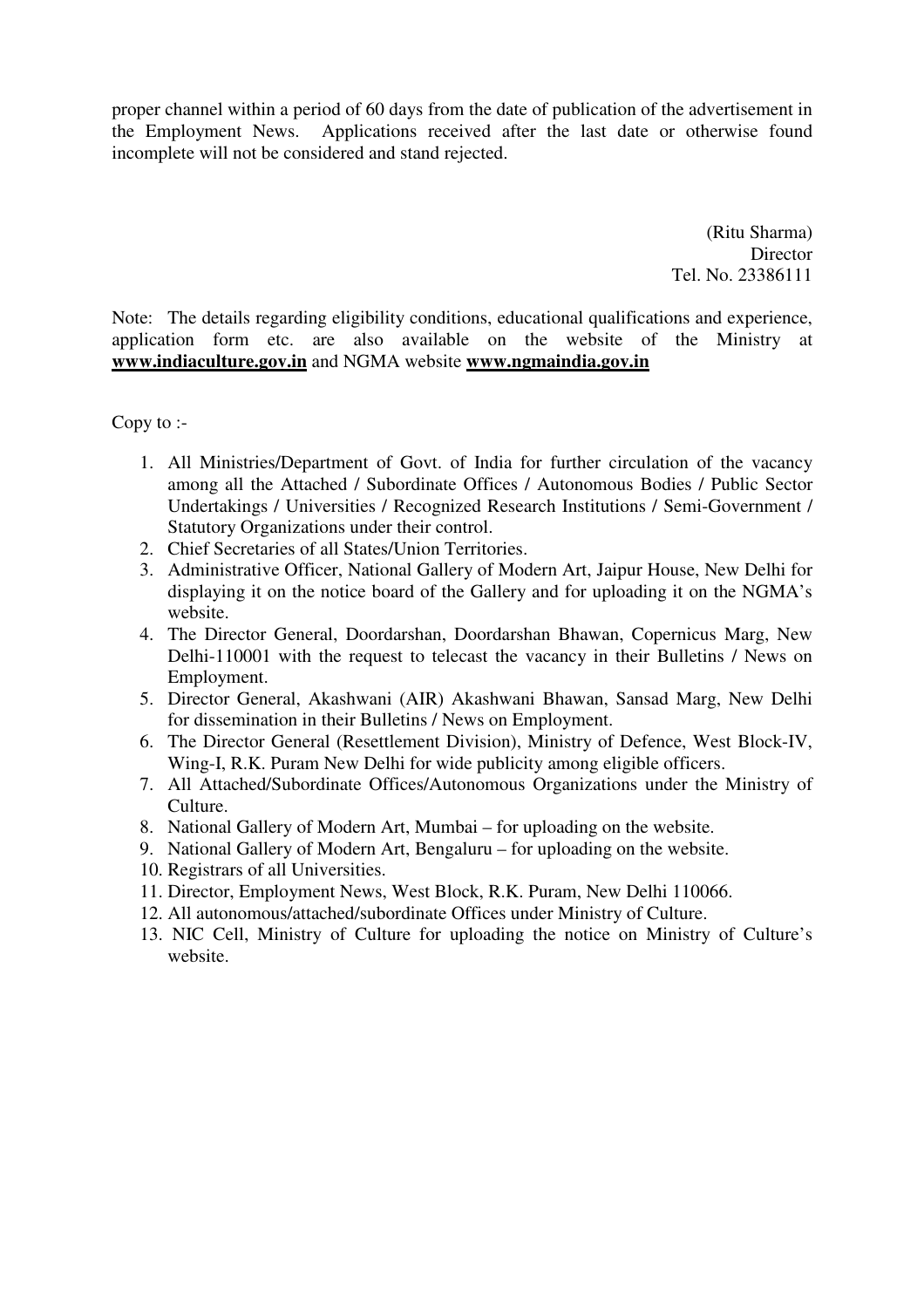### **BIO-DATA/ CURRICULUM VITAE PROFORMA**

| 1. Name and Address                                    |                                             |
|--------------------------------------------------------|---------------------------------------------|
| (in Block Letters)                                     |                                             |
| 2. Date of Birth (in Christian era)                    |                                             |
| 3.i) Date of entry into service                        |                                             |
| ii) Date of retirement under                           |                                             |
| <b>Central/State Government Rules</b>                  |                                             |
| <b>4.Educational Qualifications</b>                    |                                             |
| 5. Whether Educational and other qualifications        |                                             |
| required for the post are satisfied. (If any           |                                             |
| qualification has been treated as equivalent to        |                                             |
| the one prescribed in the Rules, state the             |                                             |
| authority for the same)                                |                                             |
| Qualifications/ Experience required as                 | Qualifications/ experience possessed by the |
| mentioned in the advertisement/vacancy                 | officer                                     |
| circular                                               |                                             |
| <b>Essential</b>                                       | <b>Essential</b>                            |
| A) Qualification                                       | A) Qualification                            |
| B) Experience                                          | B) Experience                               |
| <b>Desirable</b>                                       | <b>Desirable</b>                            |
| A) Qualification                                       | A) Qualification                            |
| B) Experience                                          | B) Experience                               |
| 5.1 Note: This column needs to be amplified to         |                                             |
| indicate Essential and Desirable Qualifications as     |                                             |
| mentioned in the RRs by the Administrative             |                                             |
| Ministry/Department/Office at the time of issue        |                                             |
| of Circular and issue of Advertisement in the          |                                             |
| <b>Employment News.</b>                                |                                             |
| 5.2 In the case of Degree and Post Graduate            |                                             |
| Qualifications Elective/ main<br>subjects<br>and       |                                             |
| subsidiary subjects may be indicated by the            |                                             |
| candidate.                                             |                                             |
| 6. Please state clearly whether in the light of        |                                             |
| entries made by you above, you meet the                |                                             |
| requisite Essential Qualifications and work            |                                             |
| experience of the post.                                |                                             |
| 6.1 Note: Borrowing Departments are to provide         |                                             |
| their specific comments/ views confirming the          |                                             |
| <b>Essential</b><br>relevant<br>Qualification/<br>Work |                                             |
| experience possessed by the Candidate (as              |                                             |
| indicated in the Bio-data) with reference to the       |                                             |
| post applied.                                          |                                             |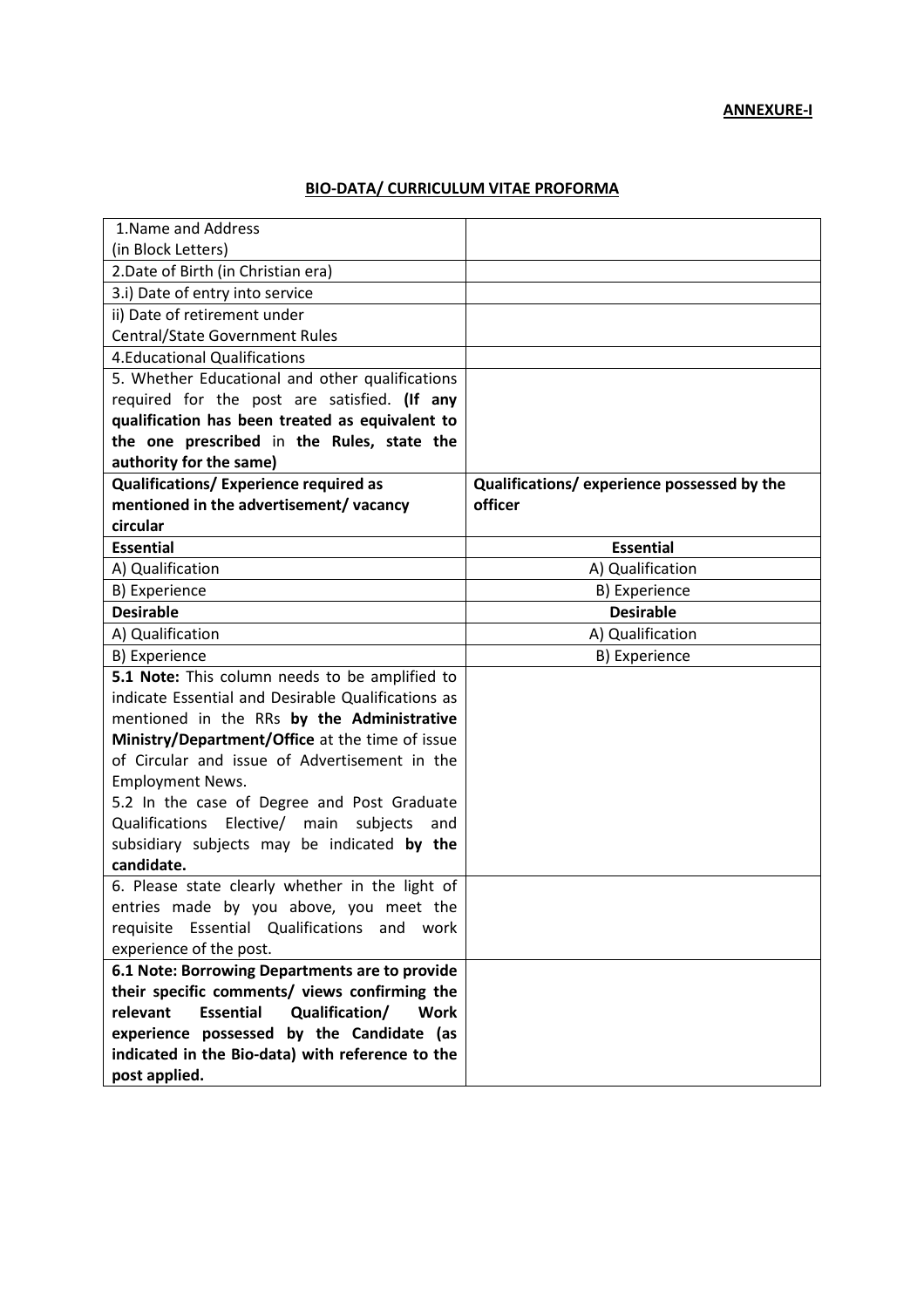# 7. Details of Employment, in chronological order. **Enclose a separate sheet duly authenticated by your signature, if the space below is insufficient.**

| Office/Institution | Post held on<br>regular basis | From | To | the post held on<br>regular basis |  | Level/Pay Scale of   Nature of Duties (in<br>detail)<br>Highlighting<br>experience |
|--------------------|-------------------------------|------|----|-----------------------------------|--|------------------------------------------------------------------------------------|
|                    |                               |      |    |                                   |  | required for the post<br>applied for                                               |
|                    |                               |      |    |                                   |  |                                                                                    |

| 8. Nature of present employment i.e. Adhoc or                                                                                                                                                                                                                                                               |                                                                                                                                                                                                                                                                                                                                                                                                                                                                                                                                 |                        |                        |
|-------------------------------------------------------------------------------------------------------------------------------------------------------------------------------------------------------------------------------------------------------------------------------------------------------------|---------------------------------------------------------------------------------------------------------------------------------------------------------------------------------------------------------------------------------------------------------------------------------------------------------------------------------------------------------------------------------------------------------------------------------------------------------------------------------------------------------------------------------|------------------------|------------------------|
| Temporary or Quasi-Permanent or Permanent                                                                                                                                                                                                                                                                   |                                                                                                                                                                                                                                                                                                                                                                                                                                                                                                                                 |                        |                        |
| 9. In case the present employment is held on<br>deputation/contract basis, please state                                                                                                                                                                                                                     |                                                                                                                                                                                                                                                                                                                                                                                                                                                                                                                                 |                        |                        |
| date<br>of <sub>l</sub><br>The<br>a)                                                                                                                                                                                                                                                                        | b) Period of appointment                                                                                                                                                                                                                                                                                                                                                                                                                                                                                                        | c) Name of the parent  | d) Name of the post    |
| initial appointment                                                                                                                                                                                                                                                                                         | on deputation/contract                                                                                                                                                                                                                                                                                                                                                                                                                                                                                                          | office/organization to | and Pay of the post    |
|                                                                                                                                                                                                                                                                                                             |                                                                                                                                                                                                                                                                                                                                                                                                                                                                                                                                 | which the applicant    | held in substantive    |
|                                                                                                                                                                                                                                                                                                             |                                                                                                                                                                                                                                                                                                                                                                                                                                                                                                                                 | belongs                | capacity in the parent |
|                                                                                                                                                                                                                                                                                                             |                                                                                                                                                                                                                                                                                                                                                                                                                                                                                                                                 |                        | organisation           |
|                                                                                                                                                                                                                                                                                                             | 9.1 Note: In case of Officers already on deputation, the applications of<br>such officers should be forwarded by the parent cadre/ Department along<br>with Cadre Clearance, Vigilance Clearance and Integrity certificate.<br><b>9.2 Note:</b> Information under Column $9(c)$ & (d) above must be given in all<br>cases where a person is holding a post on deputation outside the cadre/<br>organization but still maintaining a lien in his parent cadre/ organisation<br>10. If any post held on Deputation in the past by |                        |                        |
| the applicant, date of return from the last                                                                                                                                                                                                                                                                 |                                                                                                                                                                                                                                                                                                                                                                                                                                                                                                                                 |                        |                        |
| deputation and other details.                                                                                                                                                                                                                                                                               |                                                                                                                                                                                                                                                                                                                                                                                                                                                                                                                                 |                        |                        |
| 11. Additional details about present<br>employment:<br>Please state whether working under<br>(indicate the name of your employer<br>against the relevant column)<br>a) Central Government<br>b) State Government<br>c) Autonomous Organization<br>d) Government Undertaking<br>e) Universities<br>f) Others |                                                                                                                                                                                                                                                                                                                                                                                                                                                                                                                                 |                        |                        |
| feeder to feeder grade.                                                                                                                                                                                                                                                                                     | 12. Please state whether you are working in the<br>same Department and are in the feeder grade or<br>13. Are you in Revised Scale of Pay? If yes, give                                                                                                                                                                                                                                                                                                                                                                          |                        |                        |
| also indicate the pre-revised scale                                                                                                                                                                                                                                                                         | the date from which the revision took place and                                                                                                                                                                                                                                                                                                                                                                                                                                                                                 |                        |                        |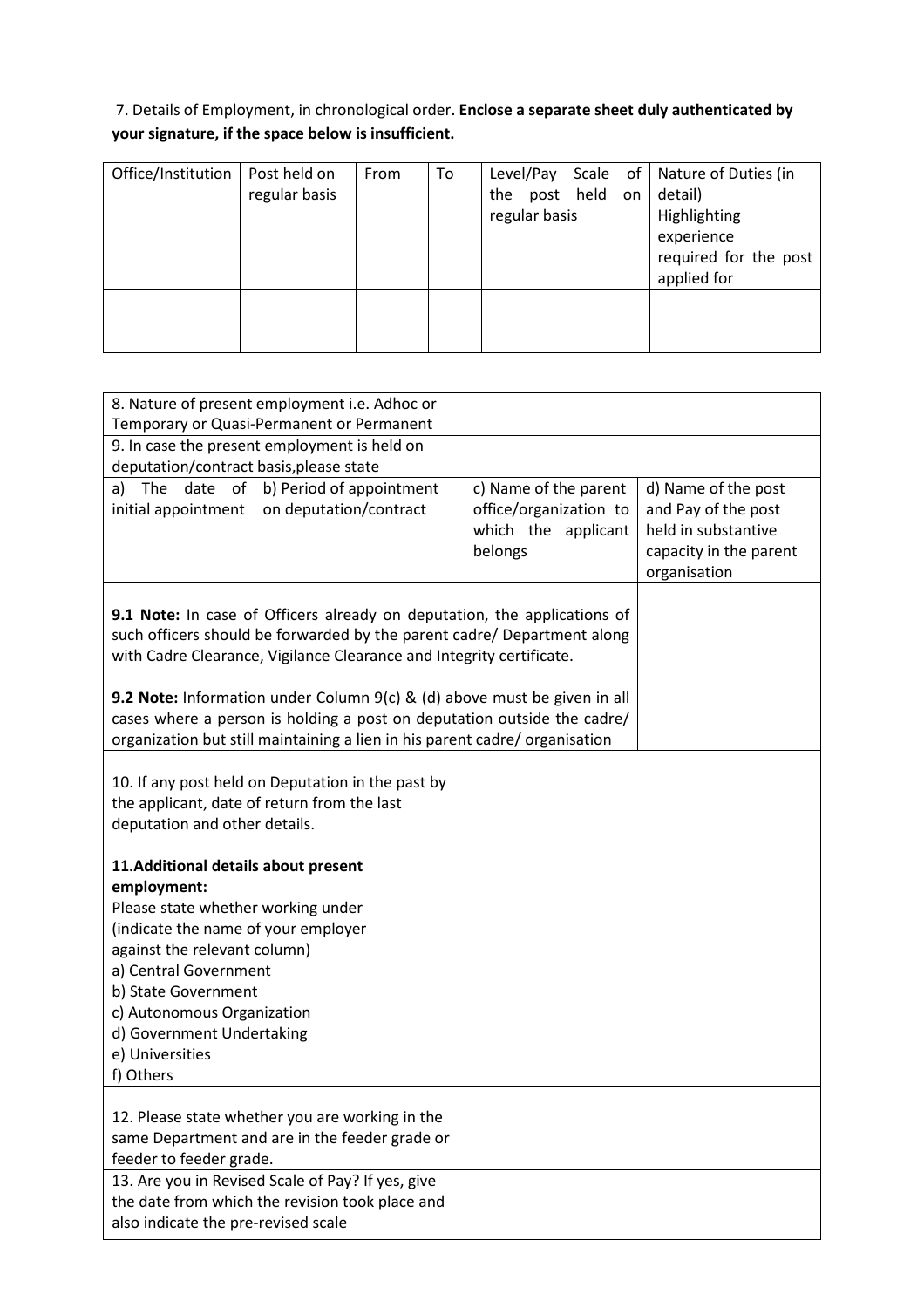| 14. Total emoluments per month now drawn                                                                                                                                                                                                                                                                                                                                                                                                                                                                                                                        |                                                                             |             |                         |                                                                                                                                                                                                                                       |  |
|-----------------------------------------------------------------------------------------------------------------------------------------------------------------------------------------------------------------------------------------------------------------------------------------------------------------------------------------------------------------------------------------------------------------------------------------------------------------------------------------------------------------------------------------------------------------|-----------------------------------------------------------------------------|-------------|-------------------------|---------------------------------------------------------------------------------------------------------------------------------------------------------------------------------------------------------------------------------------|--|
| Basic Pay in the pay<br>matrix                                                                                                                                                                                                                                                                                                                                                                                                                                                                                                                                  | Level                                                                       |             | <b>Total Emoluments</b> |                                                                                                                                                                                                                                       |  |
| closed.<br>Basic Pay with Scale of Pay and<br>rate of increment                                                                                                                                                                                                                                                                                                                                                                                                                                                                                                 | Dearness<br>/other Allowances etc., (with                                   | Pay/interim | relief                  | 15. In case the applicant belongs to an Organisation which is not following the Central Government<br>Pay-scales, the latest salary slip issued by the Organisation showing the following details may been<br><b>Total Emoluments</b> |  |
| 16.A Additional information, if any, relevant to<br>the post you applied for in support of your<br>suitability for the post.<br>(This<br>among<br>other<br>information with regard<br>academic qualifications (ii)professional training<br>and (iii) work experience over and<br>above prescribed in the Vacancy<br>Circular/Advertisement)<br>(Note: Enclose a separate sheet, if the space is<br>insufficient)                                                                                                                                                | break-up<br>details)<br>things<br>provide<br>may<br>additional<br>to<br>(i) |             |                         |                                                                                                                                                                                                                                       |  |
| <b>16.B Achievements:</b><br>The candidates are requested to indicate<br>information with regard to;<br>(i) Research publications and reports and special<br>projects<br>(ii) Awards/Scholarships/Official Appreciation<br>(iii) Affiliation with the professional<br>bodies/institutions/societies and;<br>(iv) Patents registered in own name or achieved<br>for the organization<br>(v) Any research/ innovative measure involving<br>official recognition<br>vi) any other information.<br>(Note: Enclose a separate sheet if the space is<br>insufficient) |                                                                             |             |                         |                                                                                                                                                                                                                                       |  |
| 17. Please state whether you are applying for<br>deputation (ISTC)/Absorption/Re-employment<br>Basis.#<br>(Officers under Central/State Governments are<br>only eligible for "Absorption". Candidates of non-<br>Government Organizations are eligible only for<br>Short Term Contract)<br># (The option of 'STC' / 'Absorption'/'Re-<br>employment 'are available only if the vacancy<br>circular specially mentioned recruitment by "STC"<br>or "Absorption" or" Re-employment").                                                                             |                                                                             |             |                         |                                                                                                                                                                                                                                       |  |